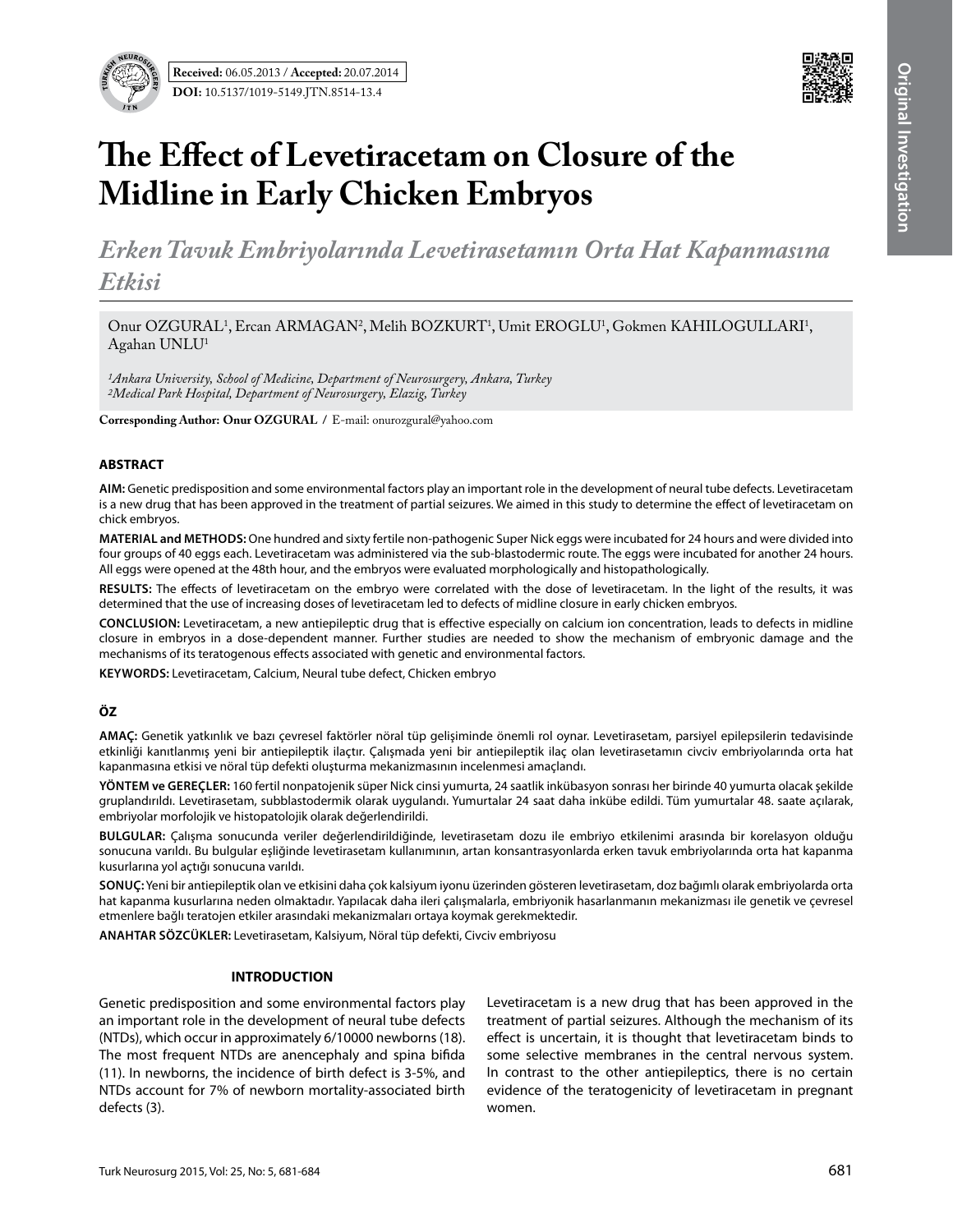We aimed in this study to determine the effect of levetiracetam on chick embryos.

#### **MATERIAL and METHODS**

The study was conducted in Ankara University, Department of Neurosurgery-Neuroembryology Laboratory. One hundred and sixty fertile non-pathogenic Super Nick eggs were received from the Institute of Akyurt Poultry Husbandry. All eggs were incubated for 24 hours, weighed (overall weight 65±2 g), and kept at a temperature of 37.8±2°C and 65-75% humidity in an incubator that rotated the eggs every two hours. The eggs were opened using window procedure after 24-hour incubation, and were divided into four groups of 40 eggs each. Under sterile conditions, levetiracetam was diluted in water and prepared in the selected dosages. Levetiracetam was administered via the sub-blastodermic route in a volume of 20 μL in Groups 1, 2, and 3 by Hamilton microinjector (60 mg, 180 mg, and 360 mg/ml in Groups 1, 2 and 3, respectively). Group 4 served as the control group and was administered 20 μL 0.9% NaCl via the sub-blastodermic route.

The eggs were covered with sterile drapes after injection. Then, the eggs were rotated 180° and incubated for another 24 hours. All eggs were opened at the 48<sup>th</sup> hour, and the embryos were evaluated morphologically and histopathologically.

Eggs were opened using a new method and evaluated under the Nikon ZMS-20 light microscope using the Hamburger-Hamilton chick embryology classification system. Embryos were classified as with defect, normal or undeveloped.

Analysis of all findings was performed using the Statistical Package for the Social Sciences (SPSS) 17.0 program. Results were expressed as number and percentage. Fisher's chisquare test was performed to determine any differences between the groups.

#### **RESULTS**

In our study, levetiracetam was administered in Groups 1, 2 and 3 via sub-blastodermic route as 60, 180, and 360 mg/ml, respectively, in 20μL. The Control group was administered 20μL 0.9% NaCl also via sub-blastodermic route.

In Group 1, 1 embryo (2.5%) had NTD, 3 embryos (7.5%) were undeveloped, and 36 embryos (90%) were intact. In Group 2, 5 embryos (12.5%) had NTD, 5 embryos (12.5%) were undeveloped, and 30 embryos (75%) were intact. In Group 3, 9 embryos (22.5%) had NTD, 7 embryos (17.5%) were undeveloped, and 24 embryos (60%) were intact.

In Group 4, no embryo (0%) had NTD, 2 embryos (5%) were undeveloped, and 38 embryos (95%) were intact (Table I) (Figures 1A, B; 2A, B).

There was no significant difference in NTDs between Groups 1 and 4 (p>0.05). There was a significant difference in NTDs between Groups 2 and 4 (p<0.05) and between Groups 3 and 4 (p<0.05). After undeveloped embryo was accepted as abnormal, there was no significant difference in abnormal embryos between Groups 1 and 4 (p>0.05). There was a significant difference in abnormal embryos between Groups 2 and 4 ( $p < 0.05$ ) and between Groups 3 and 4 ( $p < 0.05$ ). According to all findings, the new antiepileptic drug, levetiracetam, may cause NTDs and abnormality in early chick embryos in a dose-dependent manner.

## **DISCUSSION**

Neural tube defect (NTD) has become a serious research issue with regard to its predictability and its being a detriment to public health. We aimed to contribute to the literature regarding the effect of levetiracetam on midline closure in early chick embryos. Based on our results, we found that levetiracetam caused NTD in early chick embryos in parallel with increasing dosages. We tried to shed further light on the uncertain mechanism of levetiracetam as being through ion concentration changes in intracellular and extracellular regions. As mentioned above, the etiology of midline closure defect can be divided into major groups as genetic or environmental (maternal age, folic acid deficiency, etc.) factors. Neurulation in high vertebrates consists of two steps as primary and secondary (10, 17). Stages in primary neurulation are: 1. Development of neural plaque by thickening ectoderm, 2. Remodelling of neural plaque, 3. Bending of neural plaque, and 4. Closure of neural cleft. Closure of the caudal eminence, designated as secondary neurulation, is seen after closure of the caudal neuropore (18). From the beginning to the end of neurulation, microtubules and microfilament structures play important roles. Calcium ion has an essential role in this process (5,14,15). Temporarily increased intracellular calcium provides for changing skeletal structure and neural motility. Contraction of elements occurring in skeletal structures depends on calcium ion. Thus, calcium (Ca) ion plays a key role in changing skeletal structure and contraction (9).

Since its approval for clinical use in 2002, levetiracetam has become a widely used antiepileptic drug that is effective in partial and generalized epilepsy syndromes (4). Serum levels of levetiracetam are very similar to corresponding levetiracetam levels (5.95–17 mg/ml) found in the brain tissue of individual patients (13). The mechanism of levetiracetam is thought to relate to its reduction of the intraneural calcium concentration. Application of levetiracetam to hippocampal cell cultures resulted in a 50% decrease in intraneural calcium concentration in 5 minutes (1). Lynch et al. showed

**Table I:** Distribution of Levetiracetam Dosages in Different Groups

| <b>Embryos</b>     | 1.2mg      | 3.6 <sub>mq</sub> | 7.2 <sub>mq</sub> | Control  |
|--------------------|------------|-------------------|-------------------|----------|
| Undeveloped        | $3(7.5\%)$ | 5(12.5%)          | 7(17.5%)          | 2(5%)    |
| Neural tube defect | $1(2.5\%)$ | 5(12.5%)          | 9(22.5%)          | $0(0\%)$ |
| Intact             | 36 (90%)   | 30 (75%)          | 24 (60%)          | 38 (95%) |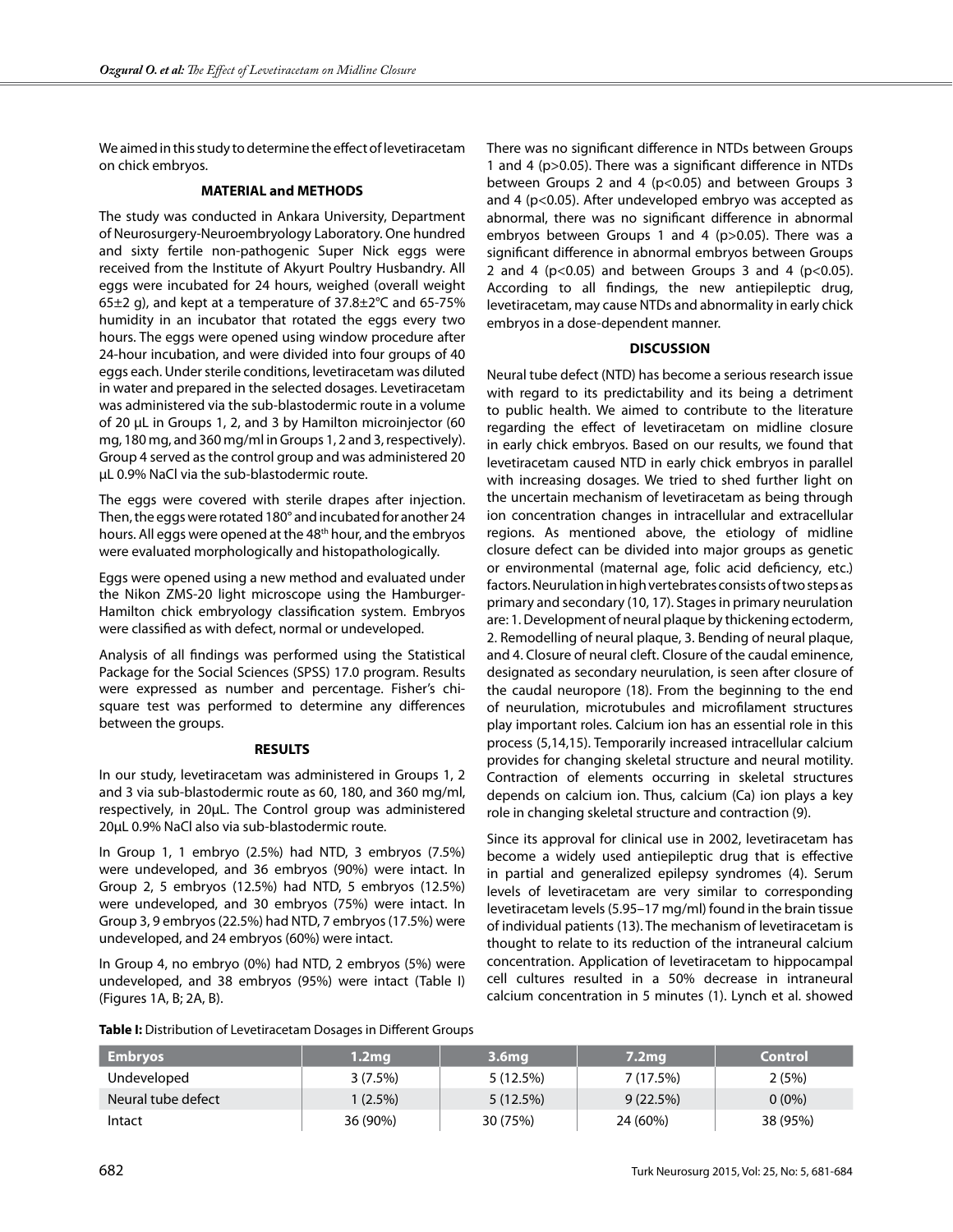









**A b**

**Figure 2:**

**A)**Appearance of post-incubation 2-day chick embryo with neural tube defect. **B)** Defective neural tube (upper arrow) and notochord (lower arrow) (x200).